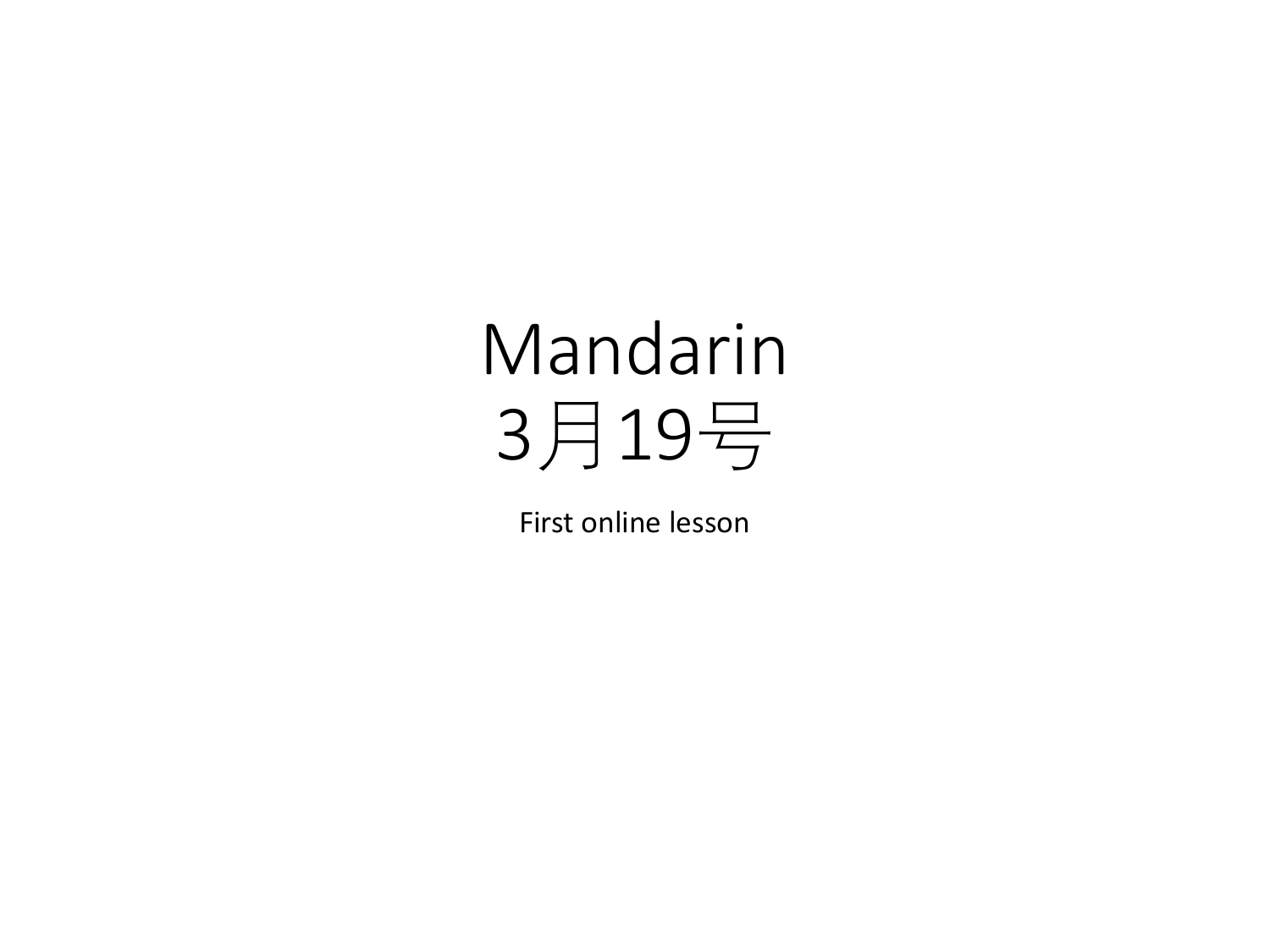## Intro

- I've tried to put together some learning practice for you that doesn't require any particular software or expertise or logging-in.
- The first bit is just a recap of last lesson giving you pronunciation and reading aloud practice: Read with Helen!
- Next I'd like you to read and listen to a text the text that the picture is illustrating.
- Finally I've made a little video focusing on a writing: writing a couple of characters in the text.
- After you click on each link and play the video, close the video and come back here. It may take a while to work through it all. The advantage over a face-to-face lesson is that you can do it in stages. Just don't forget.
- OK Task 1, <u>[let's start with the revision. Click on this lin](https://www.showme.com/sh?h=8K7gPWy)</u>k, listen and speak along.

The link may take a long time to load. When you've finished, come back here.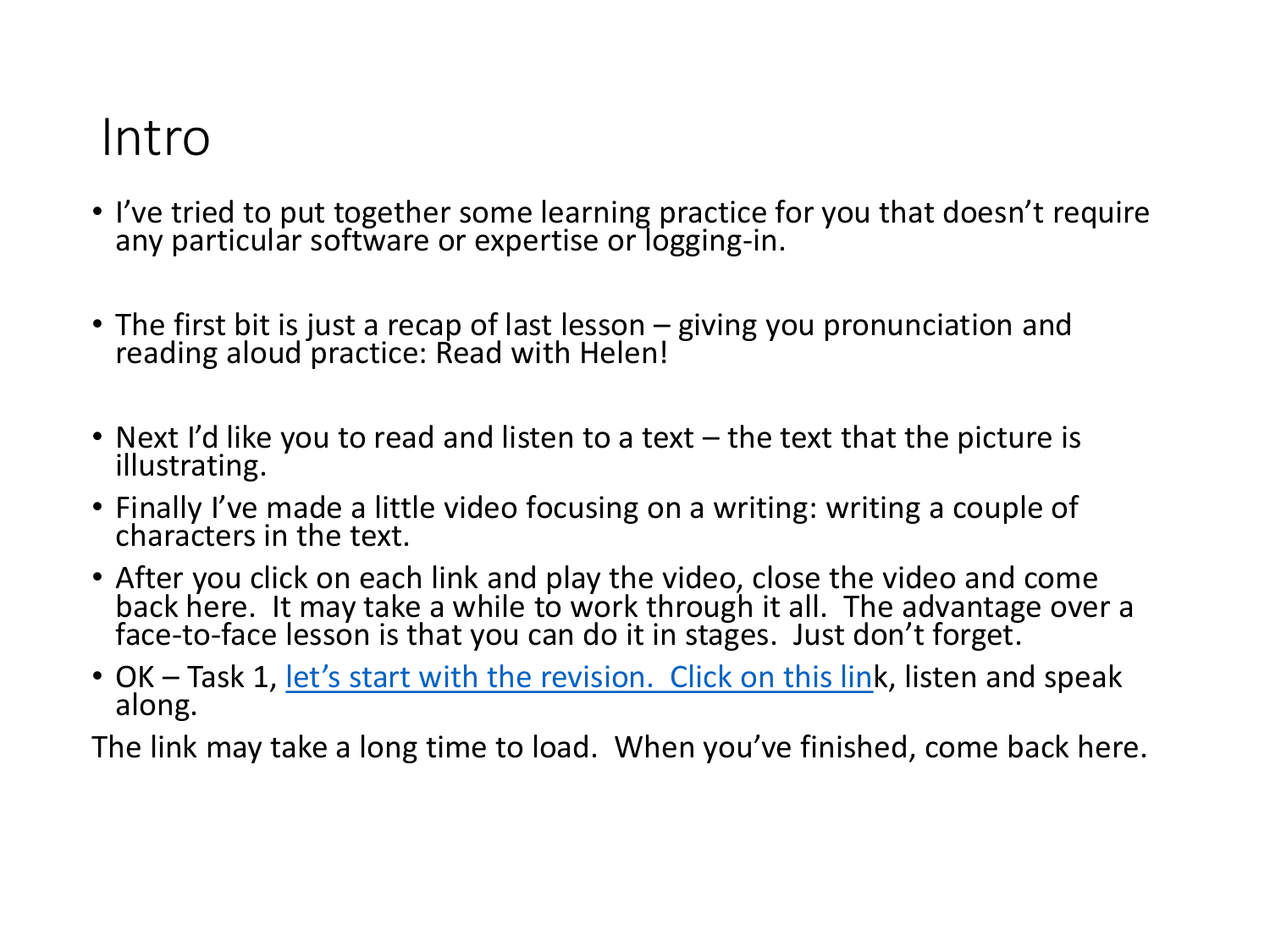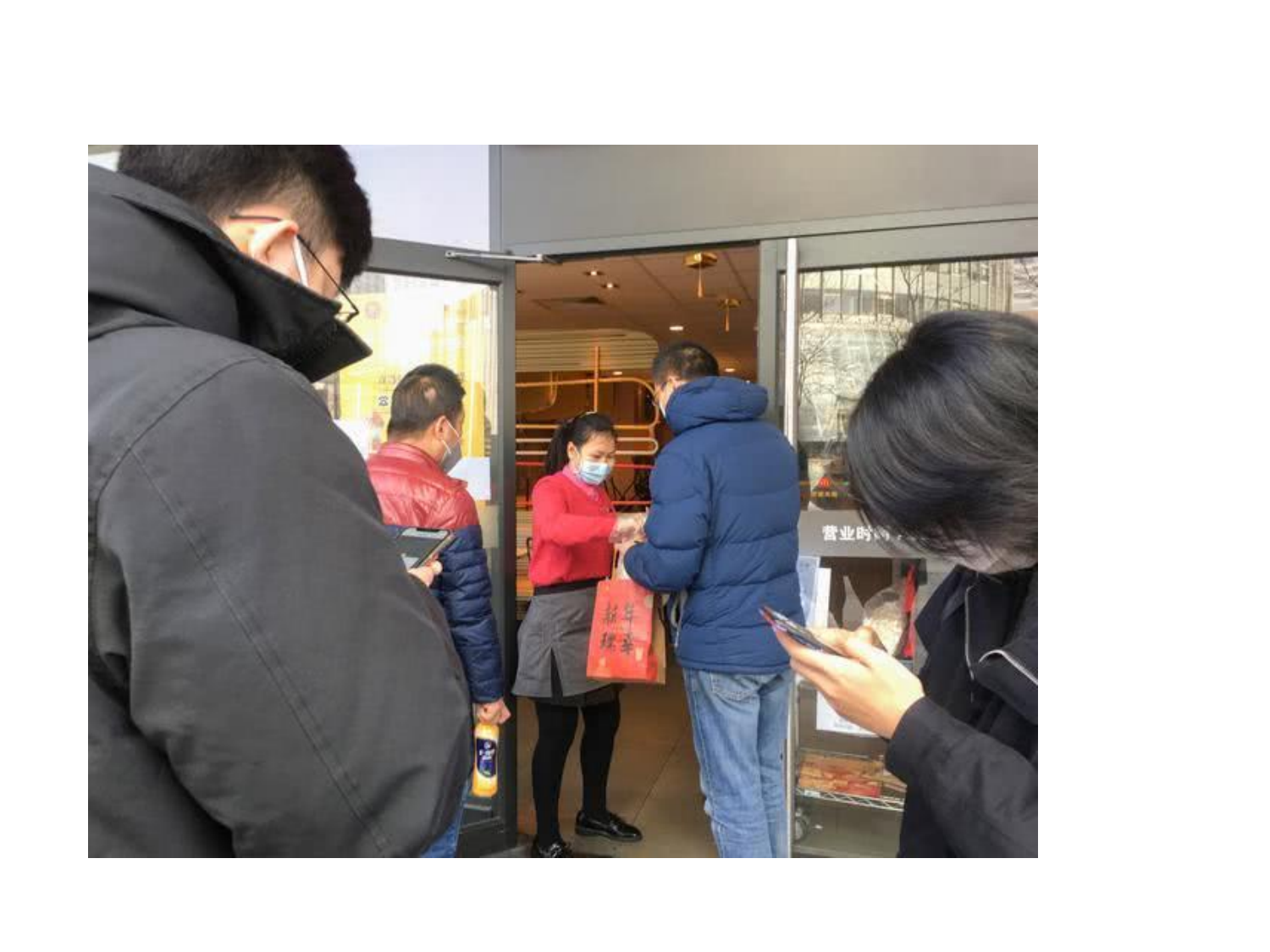Task 2.

1) First try to read this text. The glossary you need is on the next page

现在,中国很多公司开工了,人们回到了 公司,开始工作。中午吃饭的时候,很多 人去饭店买饭。在中国杭州,很多人去麦 当劳买午饭。但是,他们不能在里面吃饭 ,只能等在门口买饭。他们说,现在很多 饭馆还没开门,所以买饭是一个问题。

现在,很多商店和饭馆开始开门了,人们 觉得等饭馆都开门了,吃饭不会是问题。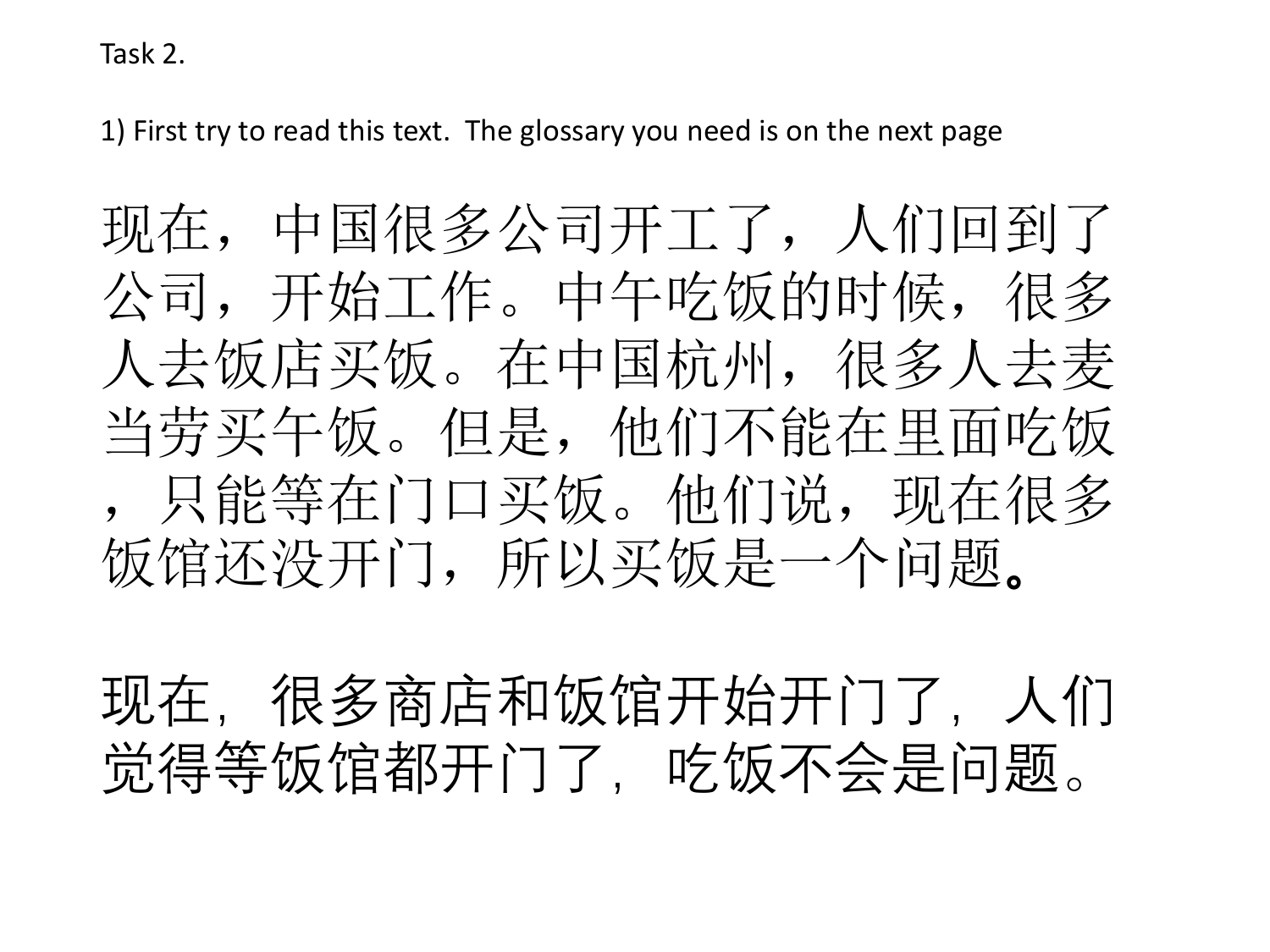- $\triangle$ 司 gōngsī company / firm / corporation
- $H \perp$  kāigōng to begin work
- 员工 yuángōng staff / personnel / employee
- 难 nán hard / difficult
- 开始 kāishǐ to start / to begin / start / beginning
- 午饭 wǔfàn lunch
- 里面 lǐmiàn inside / interior
- 等 děng to wait
- 门口 ménkǒu doorway / gate
- 饭馆 fànguǎn restaurant
- 开门 kāimén to open a door (lit. and fig.) / to open for business
- 问题 wèntí question / problem / issue / topic
- 觉得 juéde to think / to feel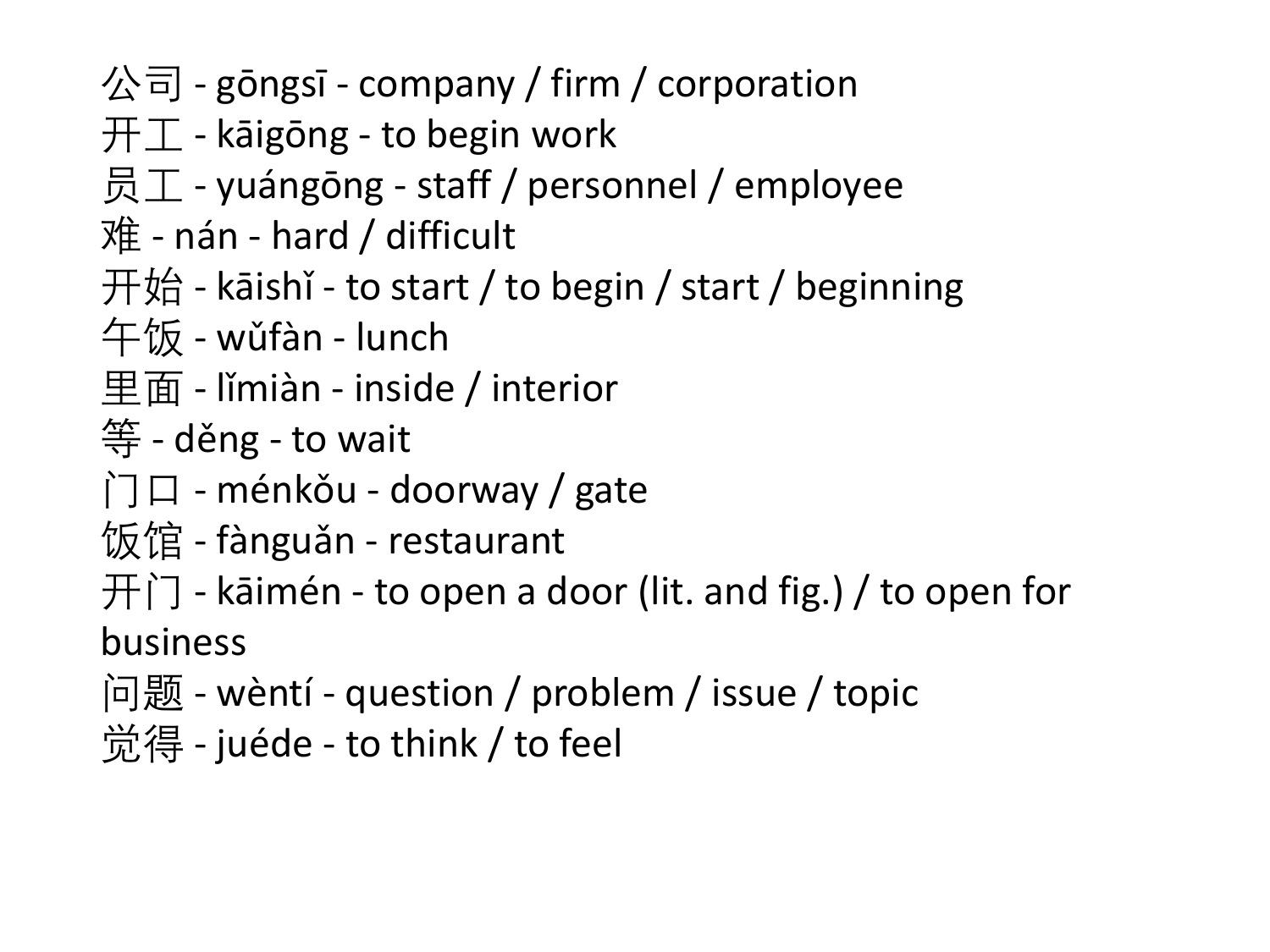## Task 3)

- [Now click on this link to see the next part.](https://www.showme.com/sh?h=jh4hVa4) It may be very slow to load so be patient. When it appear, click play.
- When the video finishes, come back here.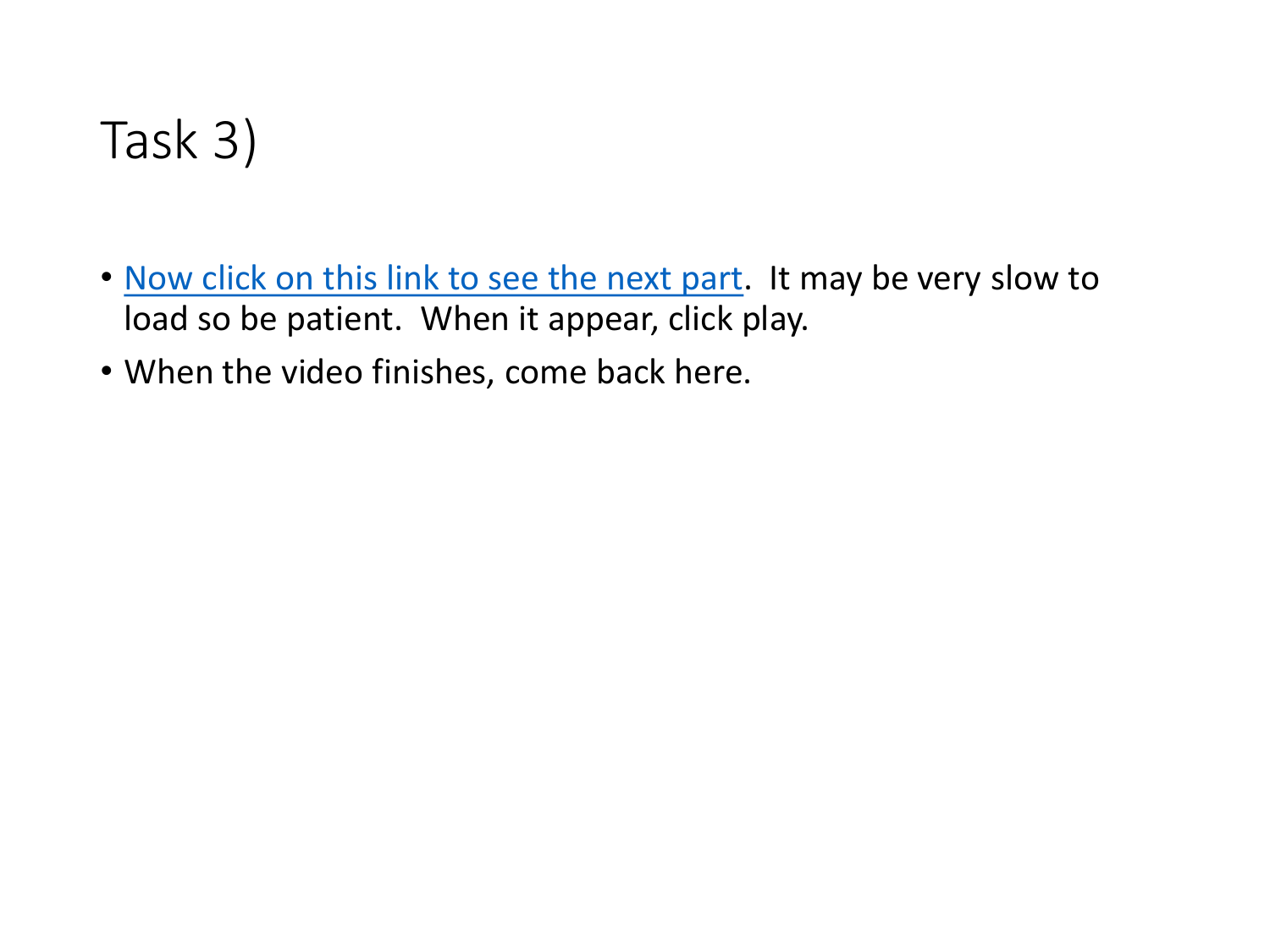• Your homework (if it isn't all homework) is on the next two pages. When you've worked your way through this, do email to give me feedback or suggestions for what we can do.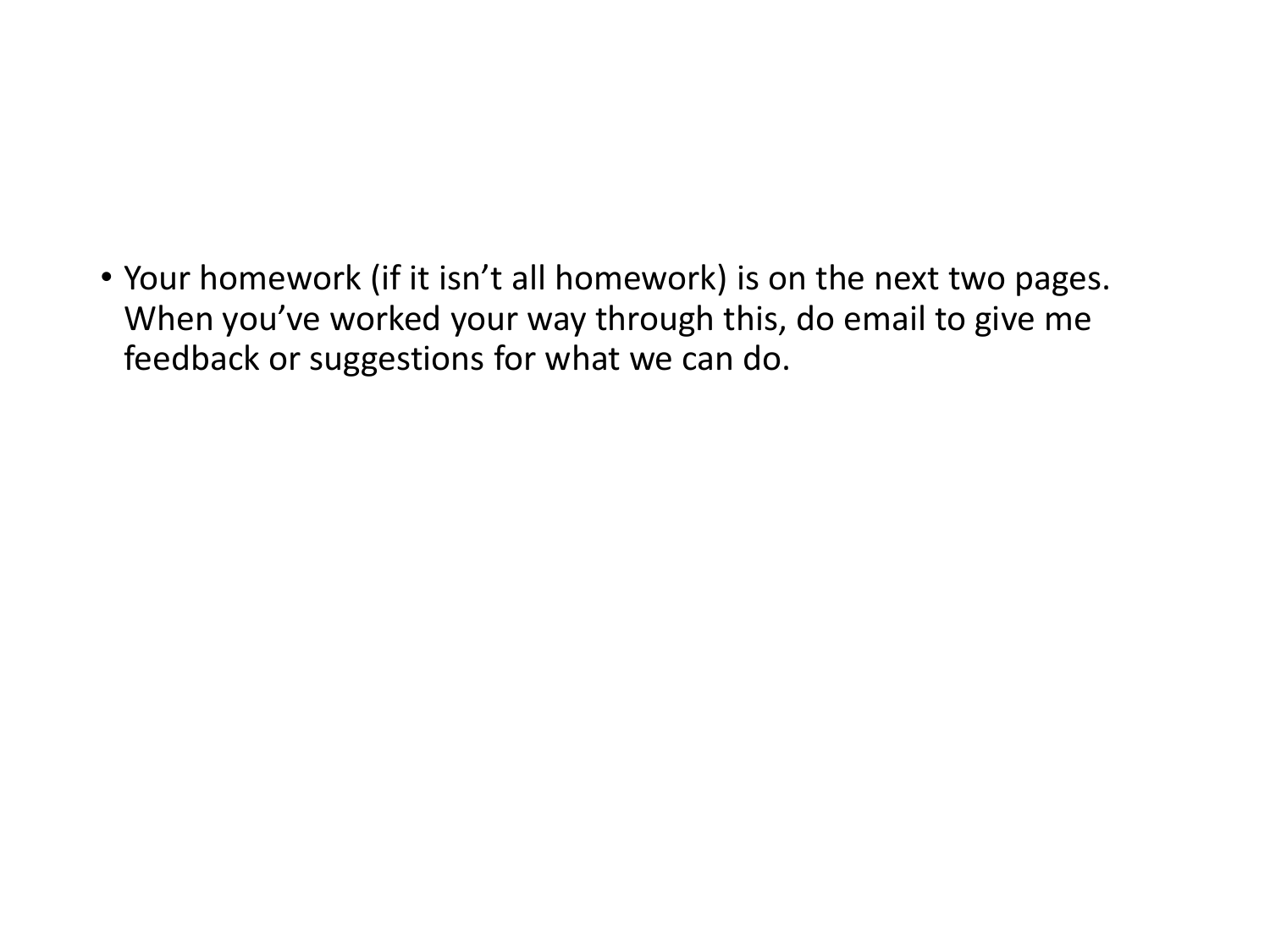Homework 1A: 请问, 这儿离新京 宾馆 远 吗? B: 不远, 走路二十分钟 就到。 A: 你能告诉我怎么走吗? B: 从 这儿一直往 前走, 到了 前面 的路口再往右走。